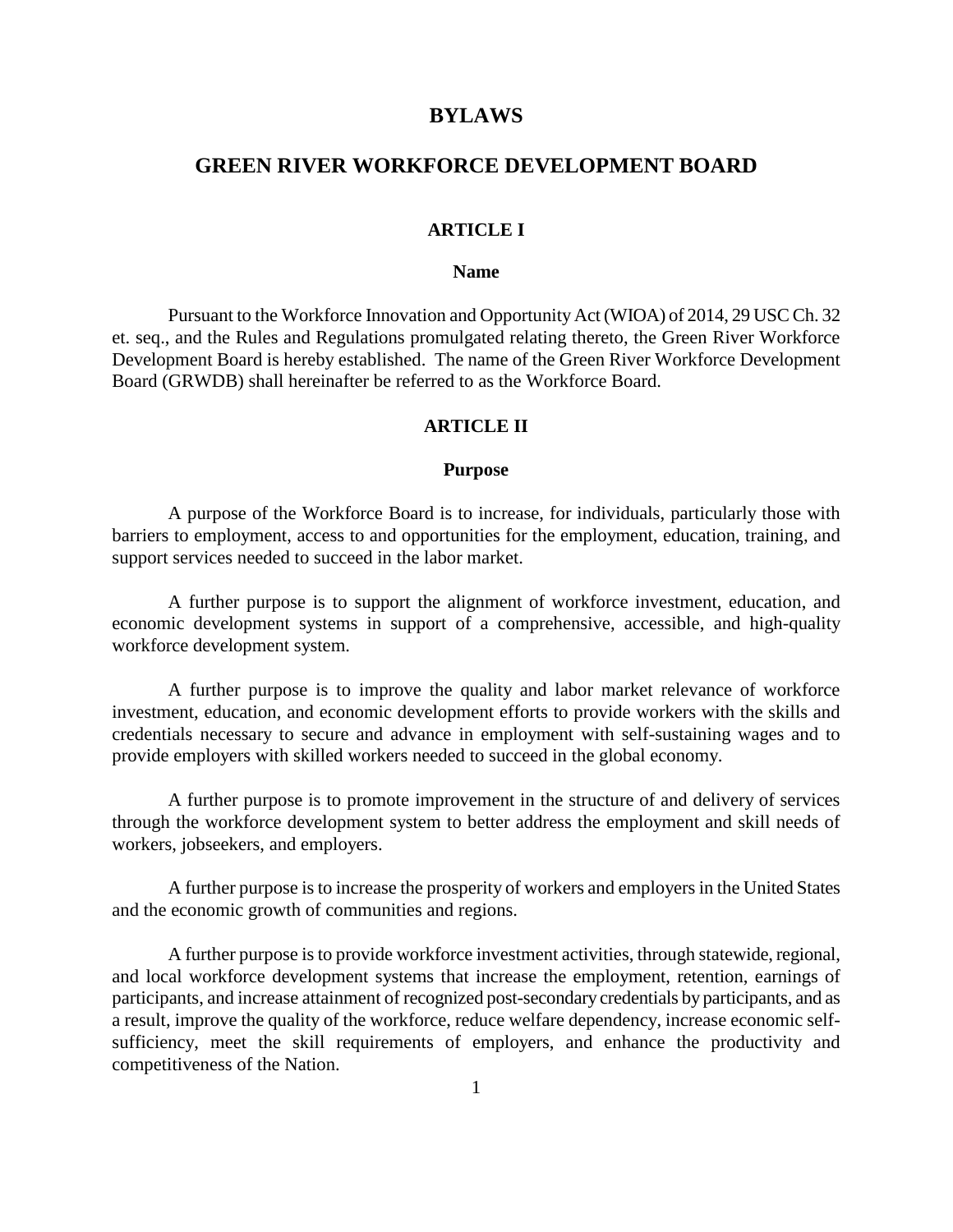A further purpose is to solicit and accept funds and contributions from other public and private sources that will further assist the Workforce Board in carrying out its functions.

A further purpose is to execute the obligations of the Workforce Innovation and Opportunity Act and any amendments or successor laws that may be imposed by Acts of Congress or Executive Orders of the President of the United States wherein they are applicable.

## **ARTICLE III**

### **Geographic Area**

The area to be served by the Workforce Board shall include the counties of Daviess, Hancock, Henderson, McLean, Ohio, Union, and Webster.

The Workforce Innovation and Opportunity Act provides for regional planning regions. The West Region includes the West Kentucky and Green River Local Workforce Development Areas. The regions are a new component of the workforce system to encourage collaboration to meet the needs of regional economies. The regions will develop plans and coordinate service delivery within the designated regions.

## **ARTICLE IV**

#### **Membership**

## A. Number

The Workforce Board shall consist of no less than nineteen (19) members and no more than twenty-five (25) members. At least 51 percent of the total membership must be representatives of business and at least 20 percent of the total membership must be workforce representatives.

## B. Composition

The composition of the Workforce Board shall meet the requirements, as set forth in Section 107(b) of the Workforce Innovation and Opportunity Act. The Workforce Board shall consist of:

1. Representatives of Business. A majority [51%] of the members of each local board shall be representatives of business in the local area, who—(i) are owners of businesses, chief executives or operating officers of businesses, or other business executives or employers with optimum policymaking or hiring authority; (ii) represent businesses, including small businesses, or organizations representing businesses described in this clause, that provide employment opportunities that, at a minimum, include high-quality, work-relevant training, and development in in-demand industry sectors or occupations in the local area;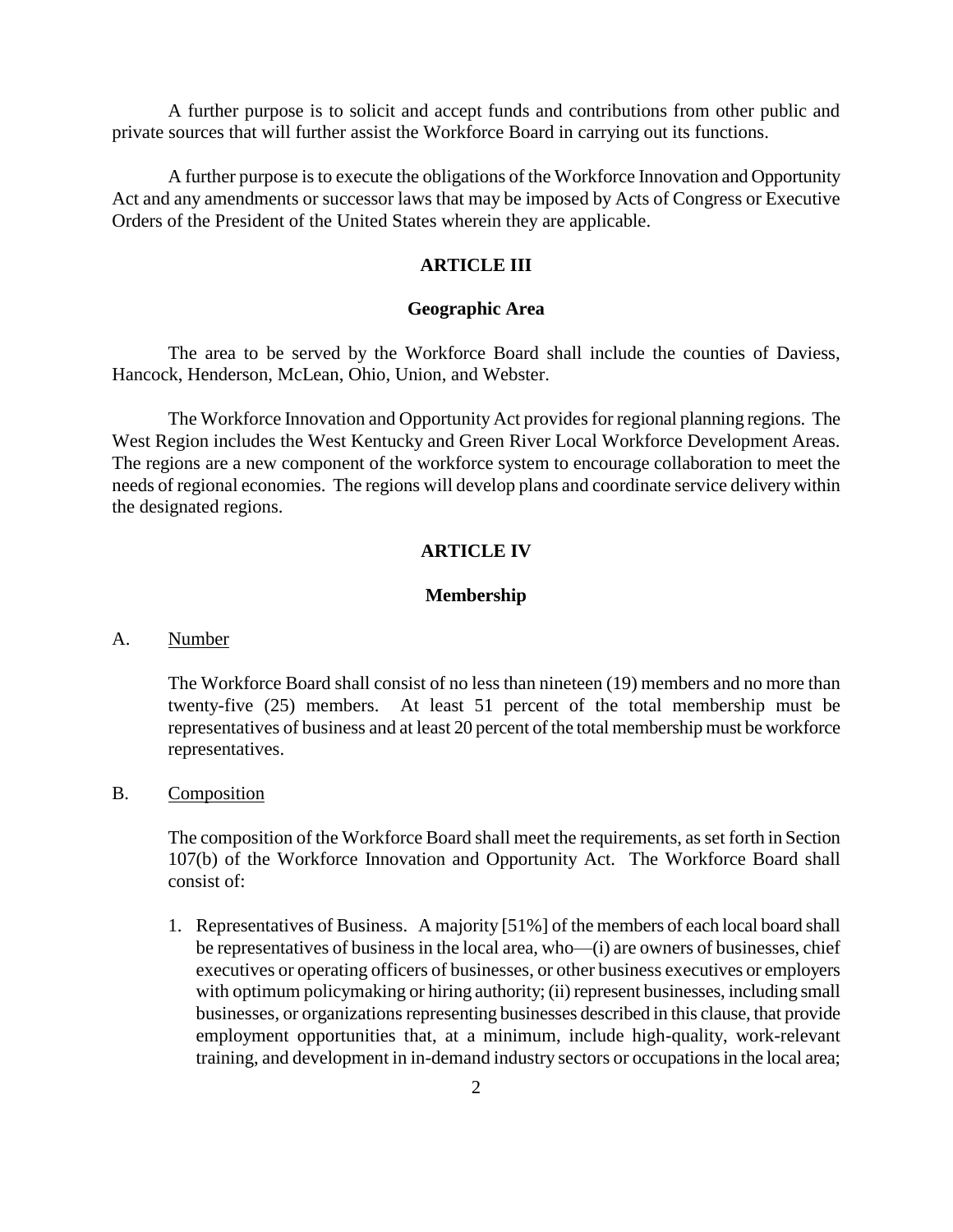and (iii) are appointed from among individuals nominated by local business organizations and business trade associations.

*Additional Office of Employment and Training (OET) Guidance*: Representatives from private not-for-profit entities that operate businesses and are employers may be considered business sector members of the Workforce Board. The not-for-profit entities should align with key industry sectors for the state and local area and be identified in the local plan; representatives from proprietary schools cannot be considered a business sector member; and there must be a MINIMUM number of ten (10) business representatives.

2. Representatives of Workforce (Labor, Community Based Organization and Youth Serving Organizations). Not less than 20 percent of the members of each local board shall be representatives of the workforce within the local area, who—(i) shall include representatives of labor organizations (for a local area in which employees are represented by labor organizations), who have been nominated by local labor federations, or (for a local area in which no employees are represented by such organizations) other representatives of employees; (ii) shall include a representative, who shall be a member of a labor organization or a training director, from a joint labor-management apprenticeship program, or if no such joint program exists in the area, such a representative of an apprenticeship program in the area, if such a program exists; (iii) may include representatives of community based organizations that have demonstrated experience and expertise in addressing the employment needs of individuals with barriers to employment, including organizations that serve veterans or that provide or support competitive integrated employment for individuals with disabilities; and (iv) may include representatives of organizations that have demonstrated experience and expertise in addressing the employment, training, or education needs of eligible youth, including representatives of organizations that serve out-of-school youth.

*Additional OET Guidance*: The MINIMUM number of workforce representatives is four (4) and where possible, membership should be aligned with designated state and/or local sectors.

3. Representatives of Education and Training. Each local board shall include representatives of entities administering education and training activities in the local area, who—(i) shall include a representative of eligible providers administering adult education under title II; (ii) shall include a representative of institutions of higher education providing workforce investment activities (including community colleges); and (iii) may include representatives of local educational agencies, and of community-based organizations with demonstrated experience and expertise in addressing the education or training needs of individuals with barriers to employment; (such as local school boards, adult education and literacy, or post-secondary education).

*Additional OET Guidance*: The MINIMUM number of Education and Training representatives is two (2).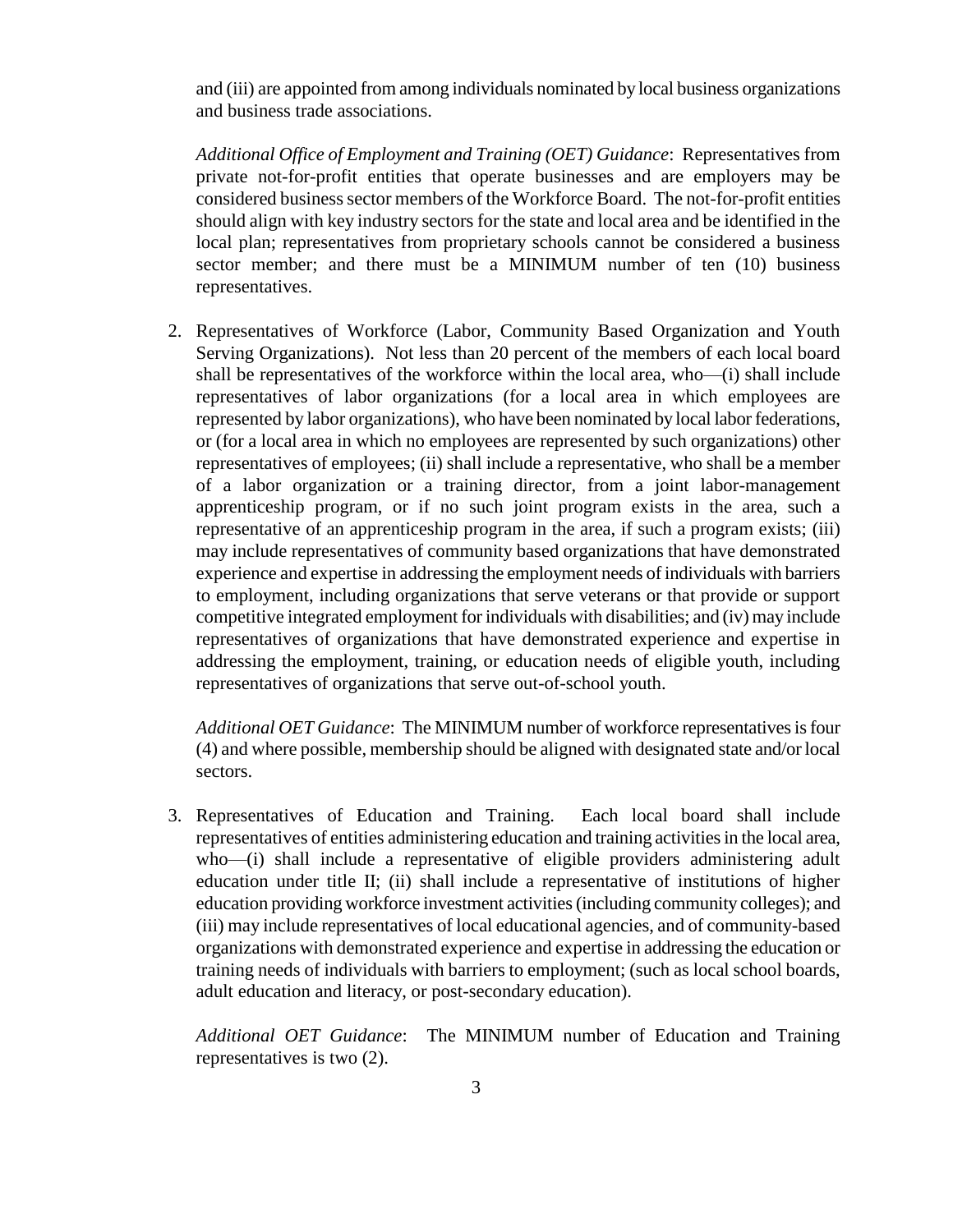4. Representatives of government and economic development. Each local board shall include representatives of governmental and economic and community development entities serving the local area, who—(i) shall include a representative of economic and community development entities; (ii) shall include an appropriate representative from the State employment service office under the Wagner-Peyser Act (29 U.S.C. 49 et seq.) serving the local area; (iii) shall include an appropriate representative of the programs carried out under title I of the Rehabilitation Act of 1973 (29 U.S.C. 720 et seq.), other than section 112 or part C of that title (29 U.S.C. 732, 741), serving the local area; (iv) may include representatives of agencies or entities administering programs serving the local area relating to transportation, housing, and public assistance; and (v) may include representatives of philanthropic organizations serving the local area.

*Additional OET Guidance*: The MINIMUM number of government and economic development representatives is three (3).

5. According to Section 107 (b)(E), each local board may include such other individuals or representatives of entities as the Chief Elected Official in the local area may determine to be appropriate.

# C. Appointments

Appointments shall be made by the Chief Local Elected Official (CLEO), in consultation with the Local Elected Officials (LEOs), in accordance with Section 107(c) of the Act and the Interlocal Cooperative Agreement, and submitted to the Administrative Entity. All appointments shall be subject to final certification by the Governor or designee.

# D. Terms of Appointment

- a. Members shall be appointed for staggered terms of three (3) years and shall serve until their successors are appointed by the Chief Elected Official, in consultation with the Local Elected Officials. The terms shall be based on a calendar year.
- b. One-third of the members from the initial membership shall be appointed to a one (1) year term with all successor terms being for three (3) years.
- c. One-third of the members from the initial membership shall be appointed to a two (2) year term with all successor terms being for three (3) years.
- d. One-third of the members from the initial membership shall be appointed to a three (3) year term with all successor terms being for three (3) years.

Any vacancies occurring in mid-term will be filled for the remainder of the existing term.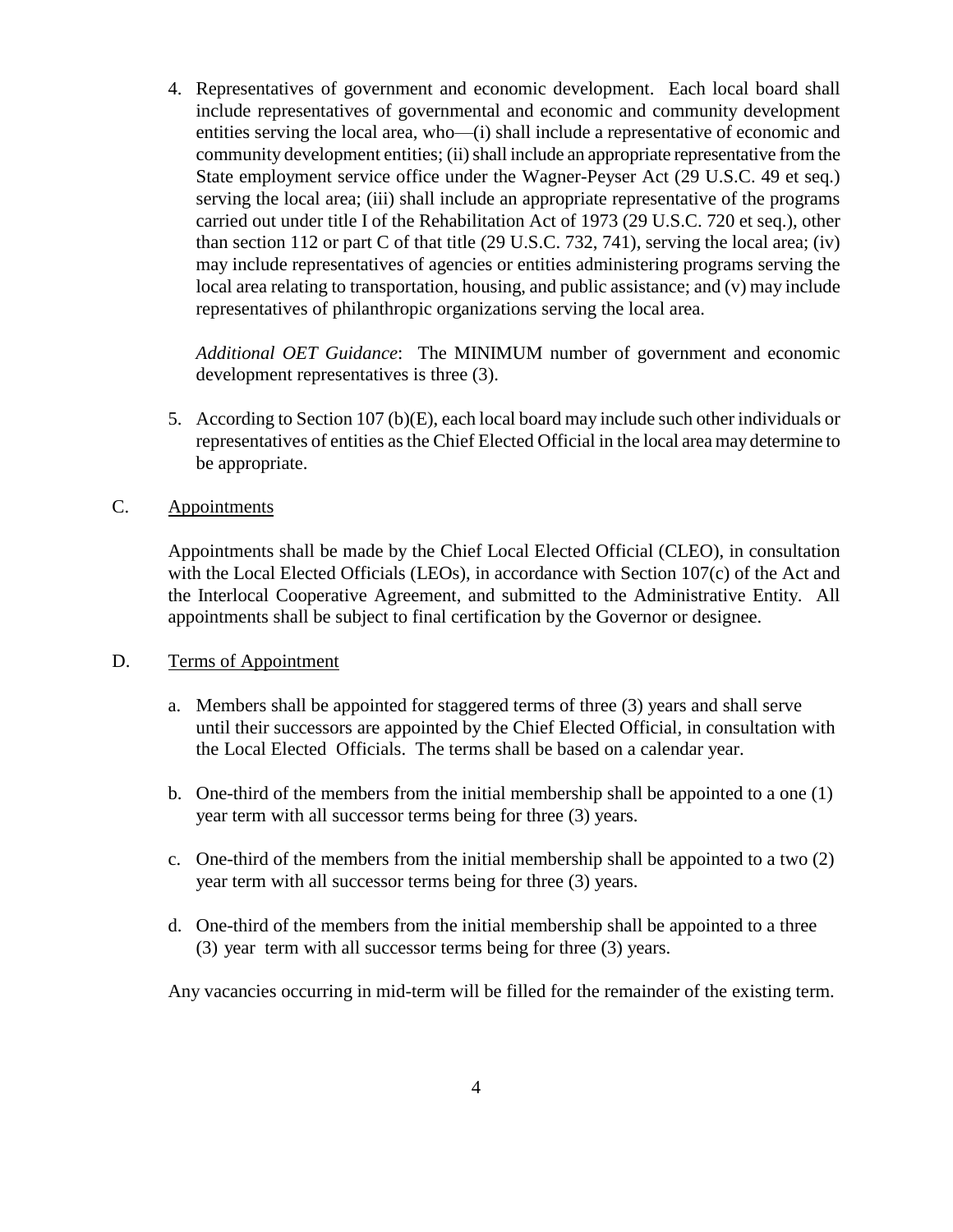# E. Removal

The Chief Local Elected Official will remove a Workforce Board member if any of the following occurs: documented violation of conflict of interest, failure to meet the Workforce Board member representation requirements as defined in federal statute and/or state policies, or documented proof of fraud and/or abuse. The Workforce Board may also vacate the position of any member missing three (3) unexcused consecutive meetings including (regular or called meetings and required trainings), or tendering a resignation. Removal for cause many be commenced by petition of a single member who shall set forth in writing the reasons for termination of a member. The member shall be notified in writing of the cause of action and given the opportunity to respond to the charges. Removal for cause shall be by a vote of three-fourths (3/4) of the members of the Executive Committee.

## F. Change in Status

Workforce Board members who no longer hold the position of status that made them eligible local board members must resign or be removed by the Chief Local Elected Official immediately as a representative of that entity, i.e., no longer work in the private sector or no longer with an educational institution.

## G. Mid-Term Appointments

Members replacing out-going members mid-term shall serve the remainder of the out-going member term.

## H. Vacancies

Workforce Board vacancies must be filled within a reasonable amount of time of the vacancy as determined by the Workforce Board, but no later than ninety (90) days from the occurrence. The Chief Local Elected Official is authorized to make all reappointments of members and must be made within a reasonable amount of time of the term expiration but no later than ninety (90) days. Any action taken by the Workforce Board with a vacancy or term expiration beyond the time period prescribed; shall be void unless the Workforce Board has an approved waiver from the Office of Employment and Training prior to the Workforce Board meeting. Waivers must be requested in writing to the Division Director of Workforce and Employment Services, Office of Employment and Training with an explanation of why a vacancy was not filled in the defined timeframe and a description underway to fill the vacancy.

## I. Proxy

In the event a member is unable to attend a meeting and wishes to send a proxy, that proxy must represent the same category of representation/membership as the member and must possess equal optimum policy-making authority or demonstrated expertise in their organization. Optimum policy-making authority is defined in the Workforce Innovation and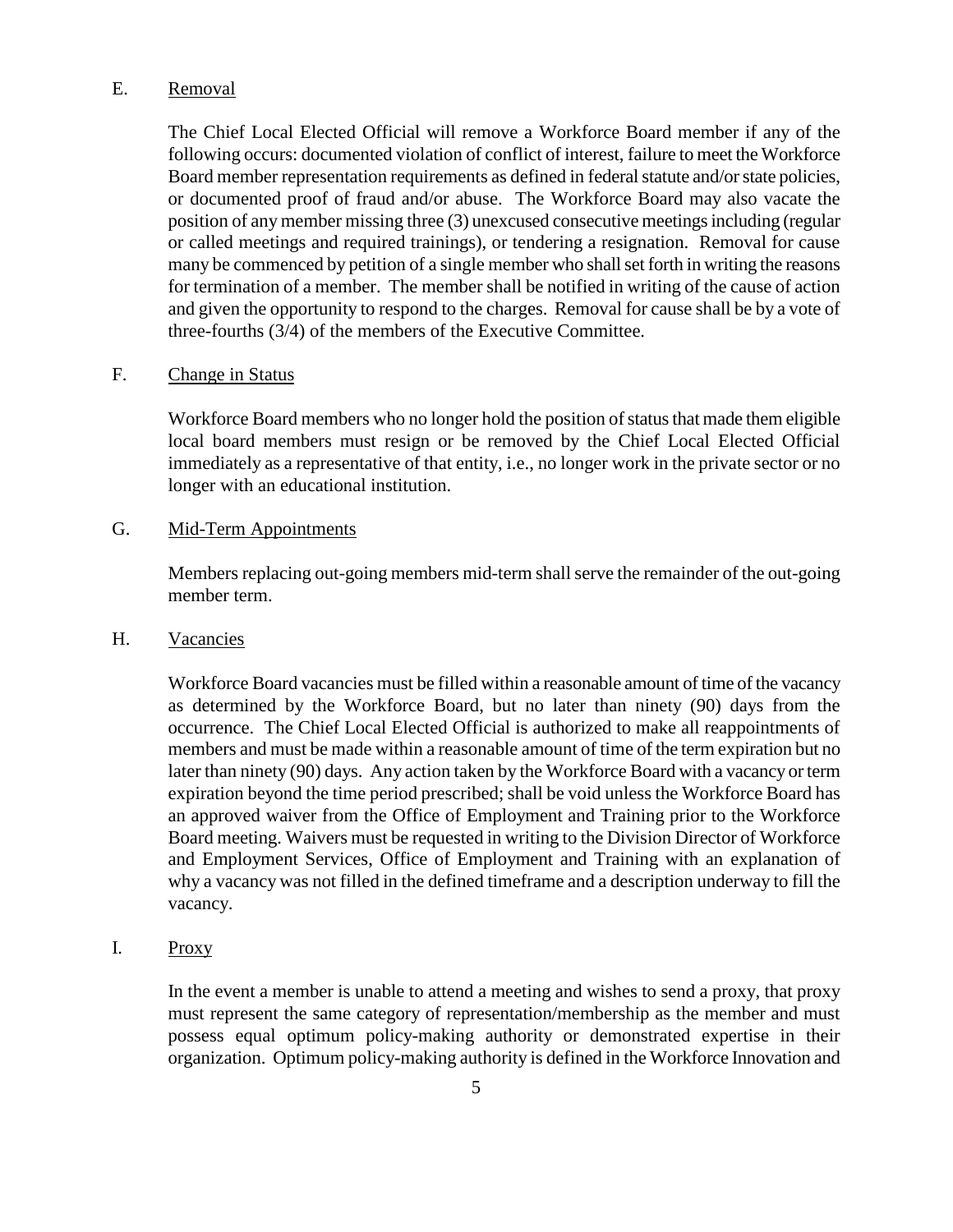Opportunity Act at 107 (b)(5) and more specifically in the Notice of Proposed Rulemaking (NPRM) at 679.340 (a). Optimum policy-making authority means an individual can be expected to speak affirmatively on behalf of the entity he/she represents and to commit that entity to a chosen course of action. A representative with demonstrated experience and expertise is defined at 679.340 (b) (1-3) as an individual who is a workplace learning advisor as defined in WIOA Section 3 (70); contributes to the field of workforce development, human resources, training and development, or a core program function; or the Workforce Board recognizes he/she for valuable contributions in education or workforce development related fields.

Any member choosing to appoint a proxy must do so in writing to the Chairperson of the local workforce development board. The proxy nomination must be approved by the full Workforce Board before he/she can be officially recognized as a proxy. Proxies can only represent a Workforce Board member at two (2) meetings per year.

## J. Voting

Per 679-320(i) in the NPRM, all members must have voting privileges. The Chief Local Elected Official may convey voting privileges to non-required members.

## K. Orientation

Staff shall provide an orientation session for each new member within ninety (90) days of his/her appointment. No member shall vote on any Workforce Board issue/business until such orientation has occurred.

#### L. Conflict of Interest

A member of the local board, or a member of a standing committee may not vote on a matter under consideration by the local board regarding the provision of services by such member (or by an entity that such member represents), or that would provide direct financial benefit to such member or the immediate family of such member, or engage in any activity determined by the Governor to constitute a conflict of interest as specified in Kentucky's State Plan. It is obligatory for each member of the Workforce Board to identify when a conflict of interest or potential conflict of interest to refrain from any discussion or decision-making regarding any particular matter. Such identification should be voiced prior to any discussion of such matter. Should this be an issue requiring a vote, the member must abstain from voting or participation in the decision-making process.

#### M. Compensation

Workforce Board members and officers shall serve without compensation. As determined appropriate by the Workforce Board, members may be reimbursed for reasonable out-ofpocket expenses if extraordinary services are requested.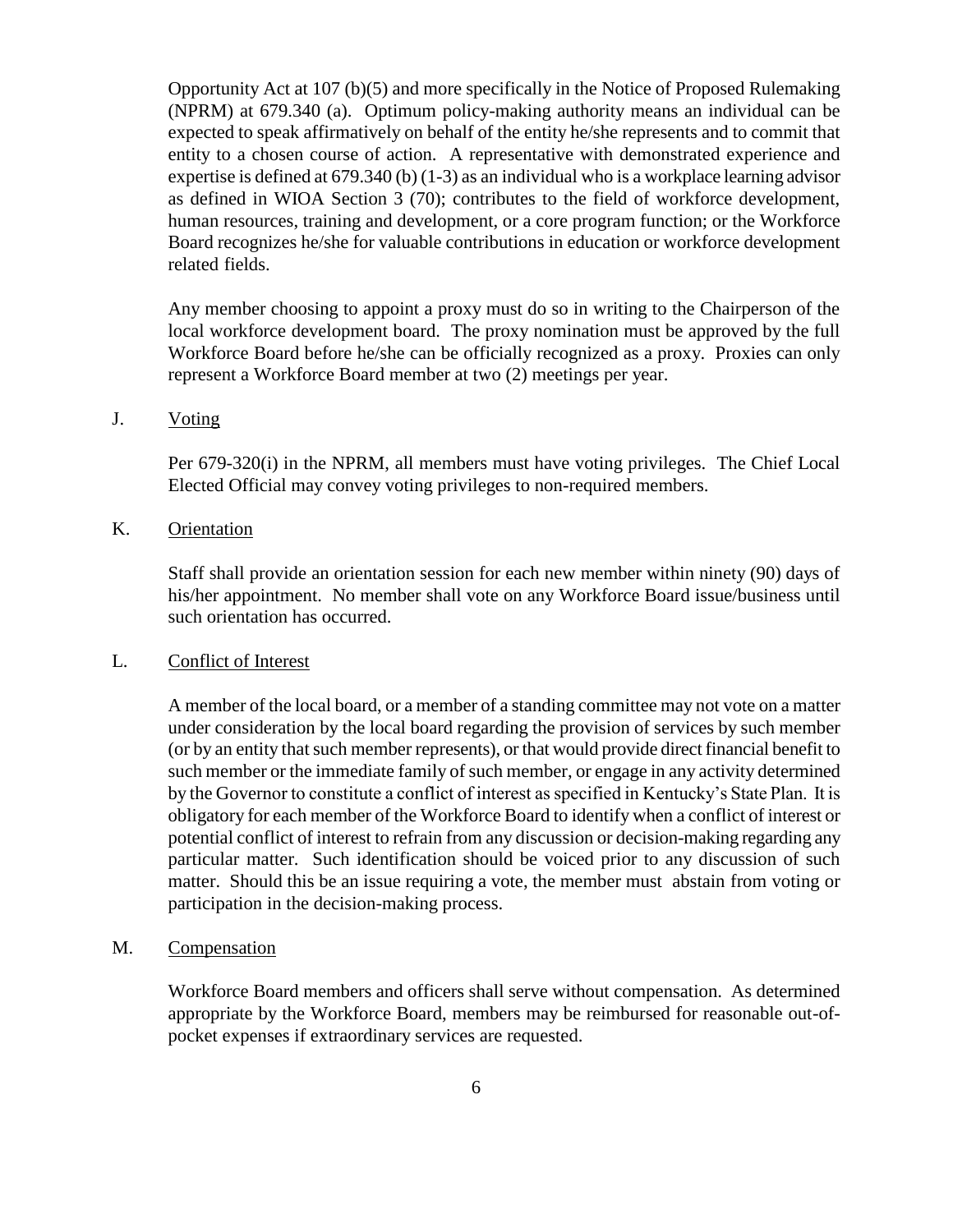## **ARTICLE V**

### **Organization**

## A. Officers

The officers of the Workforce Board shall include a Chairperson, Vice-Chairperson, Secretary and Treasurer. All officers shall be selected from among members of the Workforce Board who are business representatives. The Chairperson shall perform all duties required by the Bylaws, including acting for and on behalf of the Workforce Board between meetings and presiding at Workforce Board meetings. The Chairperson, by virtue of his/her office shall be a non-voting member of all standing committees. The Chairperson shall serve as the representative of the Workforce Board on the Green River Area Development District Board of Directors, effective January 1, 2016. The Vice-Chairperson shall act for the Chairperson on appropriate occasions.

### B. Terms of Office

Officers shall be elected for a term of two (2) years, and may be re-elected to the same office for additional terms. Terms shall coincide with the calendar year.

#### C. Election of Officers

At least thirty (30) days prior to the last local board meeting of the calendar year, the Chairperson shall appoint a nominating committee. Officers shall be elected by the local board at the last local board meeting of the calendar year.

## **ARTICLE VI**

### **Meetings**

## A. Regular

The Workforce Board shall meet at least quarterly. The Workforce Board shall have its regular meeting in the second month of the quarter. The time and place of each meeting will be announced at least fourteen (14) days in advance of such meetings. Notice by email, mail, or fax is sufficient to constitute written notice.

### B. Special

The Chairperson may call special meetings, at any time or place by giving five (5) days written notice to the Workforce Board, together with an outline of business to be acted upon, and discussion and action shall be limited to items outlined.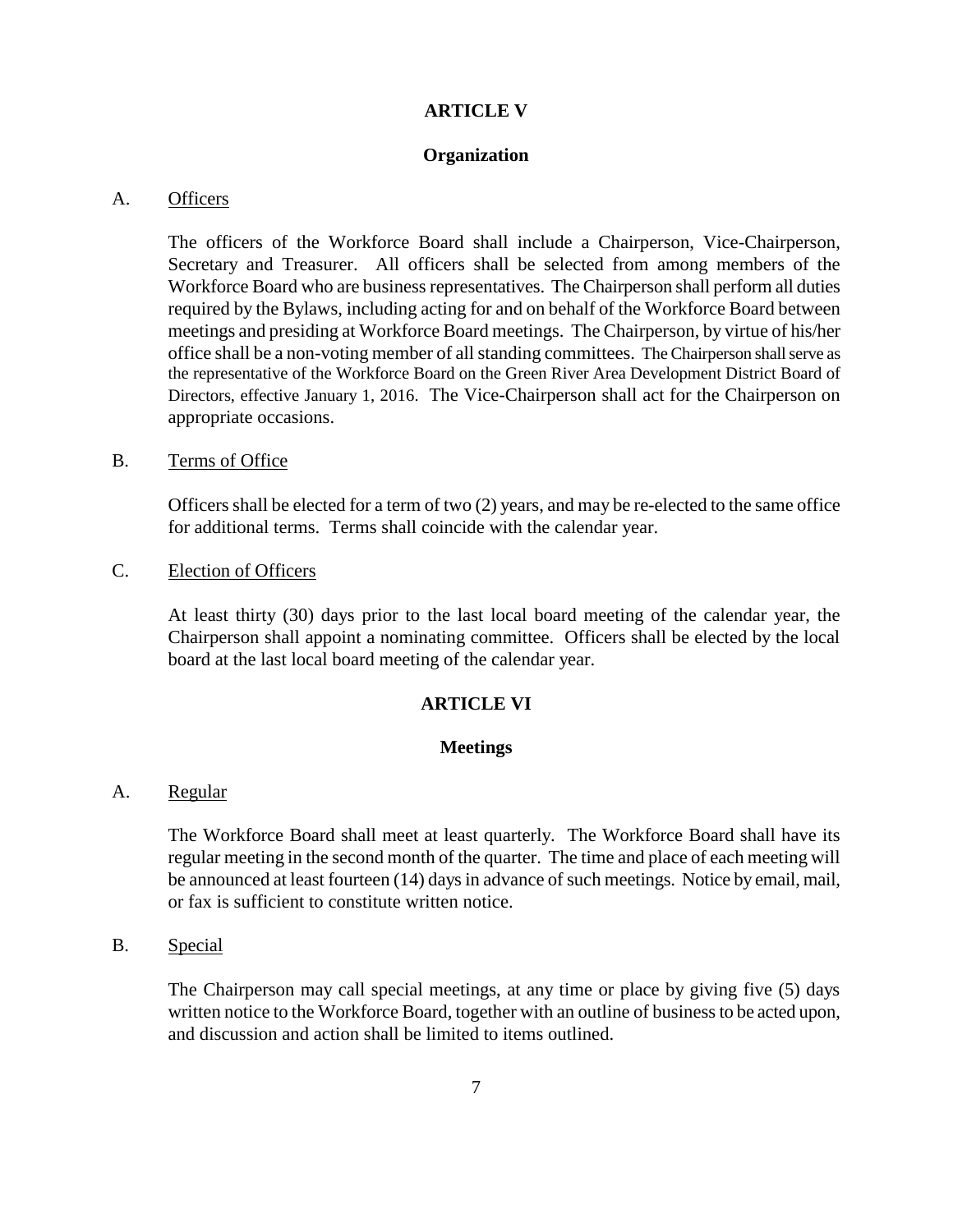# C. Quorum

There are two (2) quorums required for the Workforce Board to conduct business. The first quorum requires fifty-one (51) percent of the membership to be in attendance. Once that quorum is established, the second quorum requires fifty-one (51) percent of those in attendance be representatives of business and/or workforce categories.

## D. Voting

At all meetings of the Workforce Board, the appropriate members shall have one (1) vote and all action shall require a majority vote of the members present and voting. Where the absence of a member becomes necessary, if the member has called for an excused absence, then the member can vote by video conferencing and/or other means with prior approval of the Chairperson.

# E. Rules of Order

The Workforce Board shall adopt and implement those policies and procedures necessary to govern and conduct all meetings. In those instances where Workforce Board policies and procedures are silent, the latest version of Robert's Rule of Order shall be used.

# F. Public Notice

All meeting of the Workforce Board shall be open to the public. Each regular meeting shall be published on the Green River Area Development District website at least five (5) days prior to the meeting date and be sent by Monthly Meeting Notice to local media during the last week of the previous month.

## G. Open Meetings

All meetings shall be subject to the provisions of the Open Meeting Law. This includes the attendance by video conferencing (KRS 61.800-850). The Workforce Board may go into executive session to discuss personnel or financial issues.

## **Article VII**

## **Committees**

#### A. Executive Committee

The Executive Committee of the Workforce Board shall be authorized to exercise full powers of the Workforce Board in the management of the Workforce Board's business between regular meetings provided that a majority of the Executive Committee is present. All minutes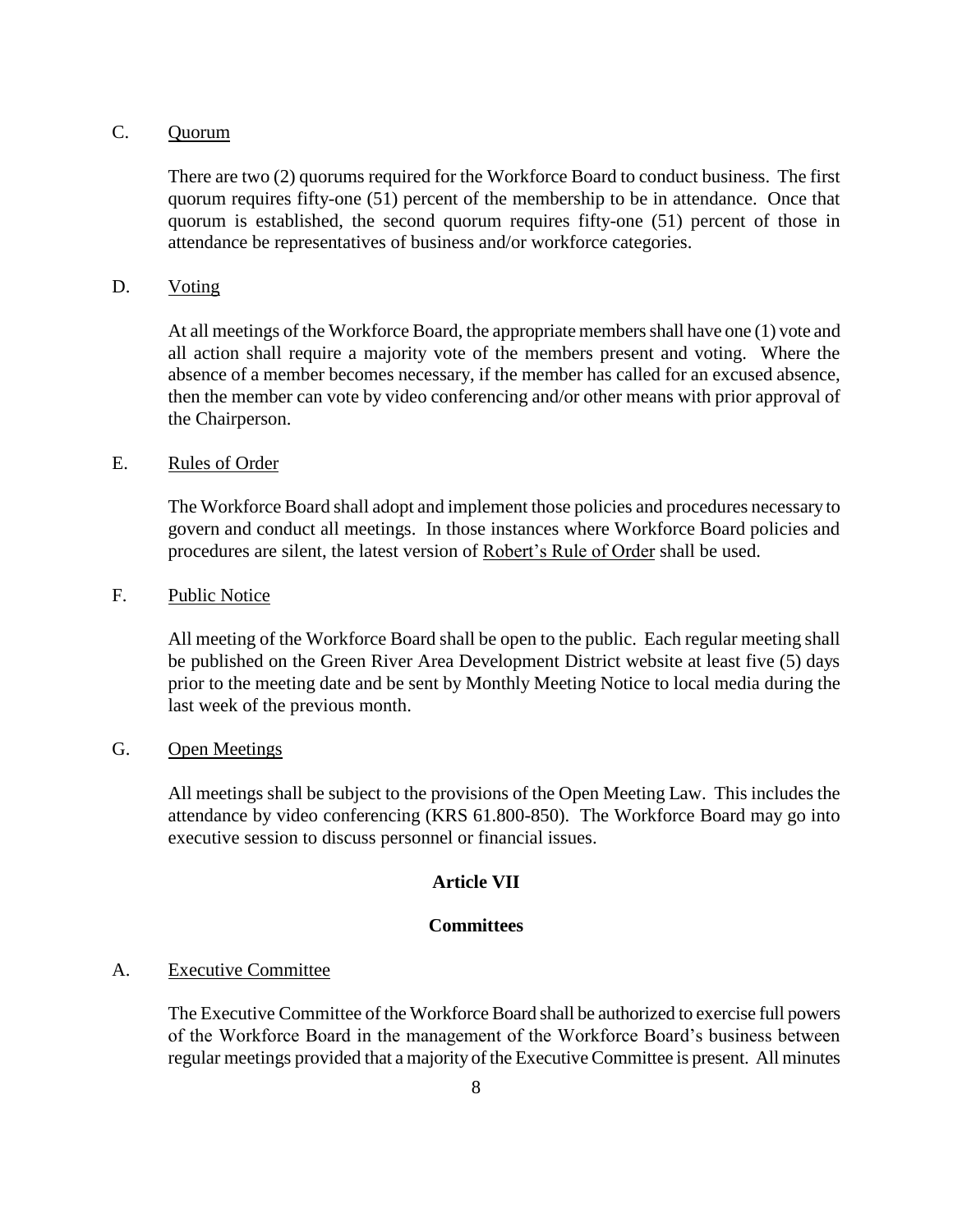of Executive Committee meetings shall be presented to the Workforce Board for consideration.

The Executive Committee shall be comprised of the officers of the Workforce Board, the immediate past chairperson plus five (5) members of the Workforce Board who have been elected by the membership. One hundred (100) percent of the Executive Committee's members must be business representatives.

The Workforce Board shall strive to make the representation of the Executive Committee as geographically diverse as possible within the local area.

The Executive Committee shall meet the first  $(1<sup>st</sup>)$  month of each quarter with time and place to be determined by the chairperson of the Workforce Board.

The Executive Committee shall set the agenda for the full Workforce Board meeting.

#### B. Standing Committees

Standing committees may be established by the Workforce Board. All standing committees will meet the during the third  $(3<sup>rd</sup>)$  month of each quarter with time and place determined by the Chairperson of that committee. All standing committees must be chaired by a business member of the Workforce Board and shall include other Workforce Board members and/or other individuals appointed by the Workforce Board who are not members of the Workforce Board who have been deemed to have appropriate experience and expertise. Standing committees may include a Youth Committee and Individuals with Disabilities committee. Quorum for a standing committee shall be defined as a majority of the total membership of such committee.

## C. Ad Hoc Committees

The Workforce Board may appoint ad hoc committees as deemed appropriate. Quorum for an ad hoc committee shall be defined as a majority of the total membership of such committee.

## **ARTICLE VIII**

## **Board Responsibilities/Functions**

### A. Responsibilities

The Workforce Board shall execute those responsibilities specifically referenced in Section 107 (d) of the Workforce Innovation and Opportunity Act and may assume those duties and responsibilities not otherwise prohibited by the law. Per Section 107 and 121, the functions of the Workforce Board shall include the following: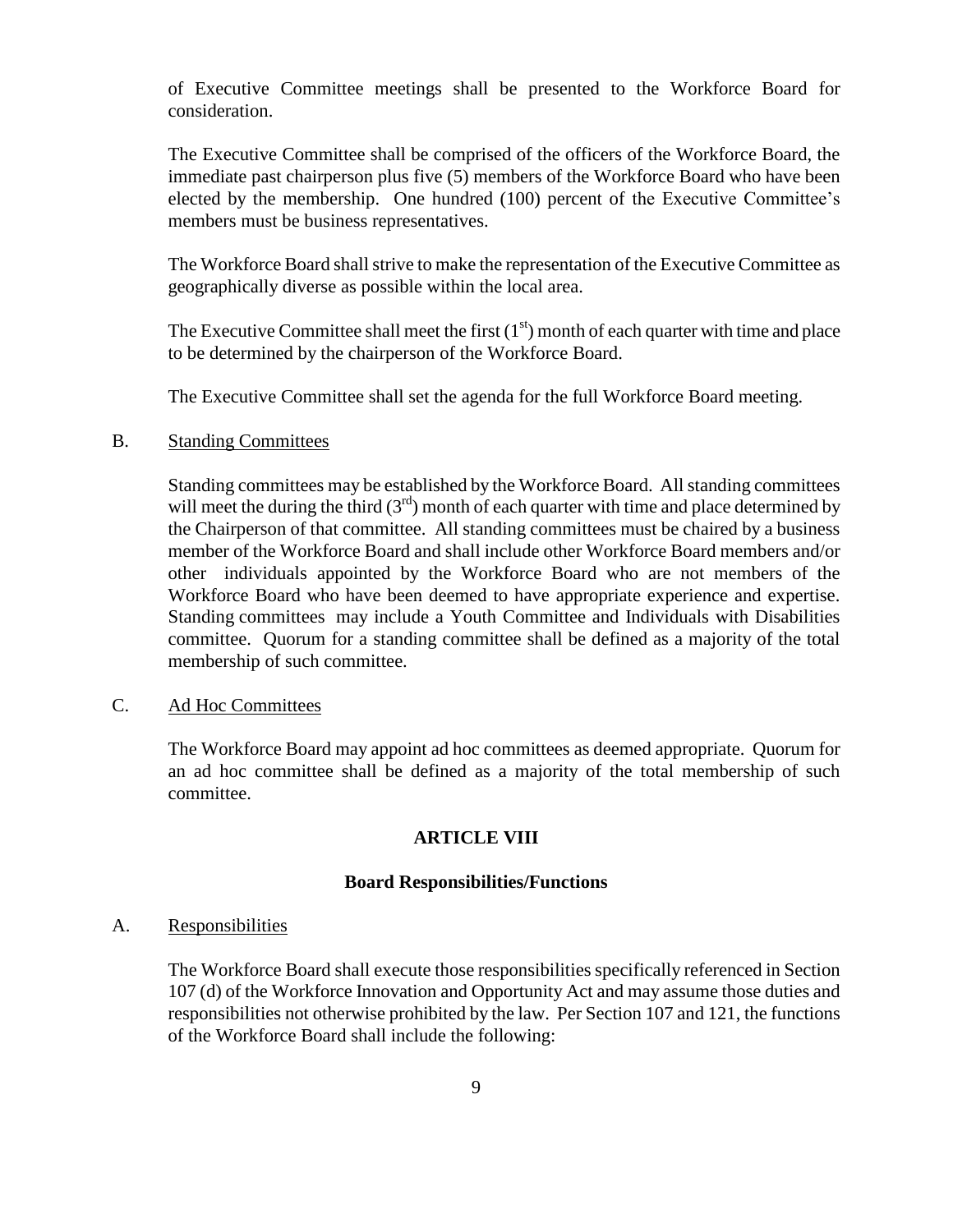- Local Plan:
- Conduct workforce research and regional labor market analysis;
- Convening, Brokering, Leveraging;
- Employer Engagement;
- Program Oversight;
- Negotiation of local performance accountability measures;
- Designation and/or certification of one-stop operators;
- Identification of eligible training providers;
- Budget;
- Career pathways development;
- Proven and promising practices;
- Technology;
- Program oversight;
- Coordination with education providers;
- Americans with Disabilities Act (ADA) compliance; and
- Develop a Memorandum of Understanding, with the agreement of the Chief Local Elected Official, an agreement between the Workforce Board and the Kentucky Career Center partners concerning the operation of the Kentucky Career Center system.

# B. Partnership Agreement

The Workforce Board shall enter into an agreement with the Local Elected Officials of the Green River Workforce Development Area. The agreement shall contain the provisions to:

- 1. Determine procedures for the development of the local workforce development plan.
- 2. Select a sub-grant recipient to receive and disburse funds available through the Workforce Innovation and Opportunity Act for the local workforce development area.
- 3. Provide oversight of the programs conducted under the local plan.
- 4. Jointly submit the local plan with the Local Elected Officials to the Governor.
- 5. The Workforce Board shall prepare and approve a budget for the activities of the local board in the local area, consistent with the local plan and duties of the Workforce Board, subject to approval of the Chief Local Elected Official.
- 6. The Workforce Board shall be responsible for the maintenance of agreements with Chief Local Elected Officials. The Workforce Board shall maintain records, prepare and maintain reports and order audits as necessary to fulfill the requirements of the Workforce Development Board. The Workforce Board shall administer those programs within their area. The Workforce Board has the authority to contract with technical experts or agencies as may be necessary to fulfill its functions.